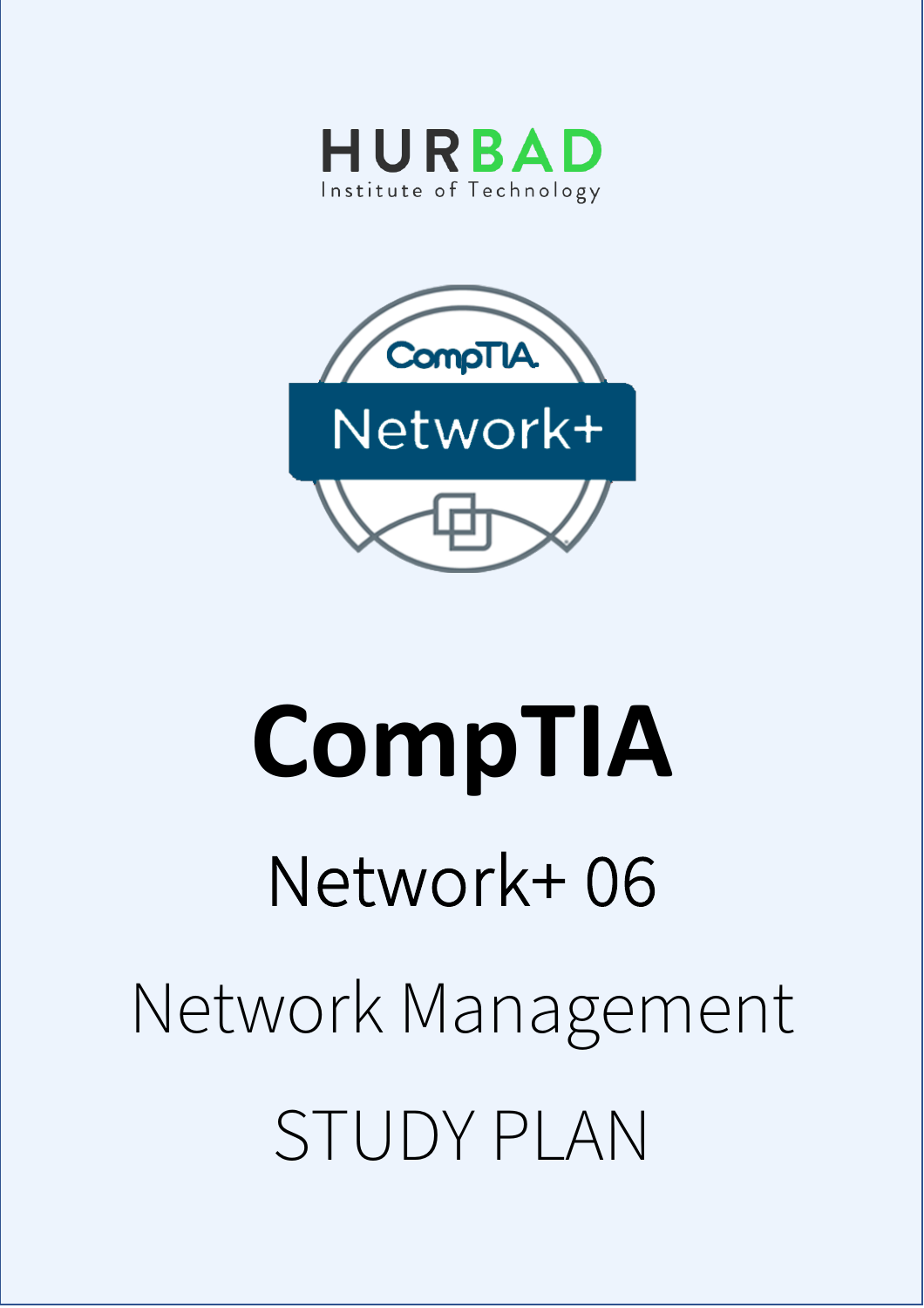## **MAALINKA 1AAD**

#### **NETWORK MANAGEMENT DOCUMENTATION**

- 1. Operating Plans and Procedures
- 2. System Life Cycle Plans and Procedures
- 3. Physical Network Diagrams
- 4. Rack Diagrams
- 5. Network Rack 42U and 4U
- 6. Logical versus Physical Network Diagrams

## **MAALINKA 2AAD**

#### **NETWORK POLICY MANAGEMENT**

- 1. Security Response Plans and Procedures
- 2. Hardening and Security Policies
- 3. Usage Policies
- 4. Data Loss Prevention
- 5. Remote Access Policies
- 6. Common Agreements

## **MAALINKA 3AAD**

#### **DISASTER RECOVERY CONCEPTS**

- 1. High Availability
- 2. Fault Tolerance and Redundancy
- 3. Recovery Sites
- 4. Facilities and Infrastructure Support
- 5. Power Management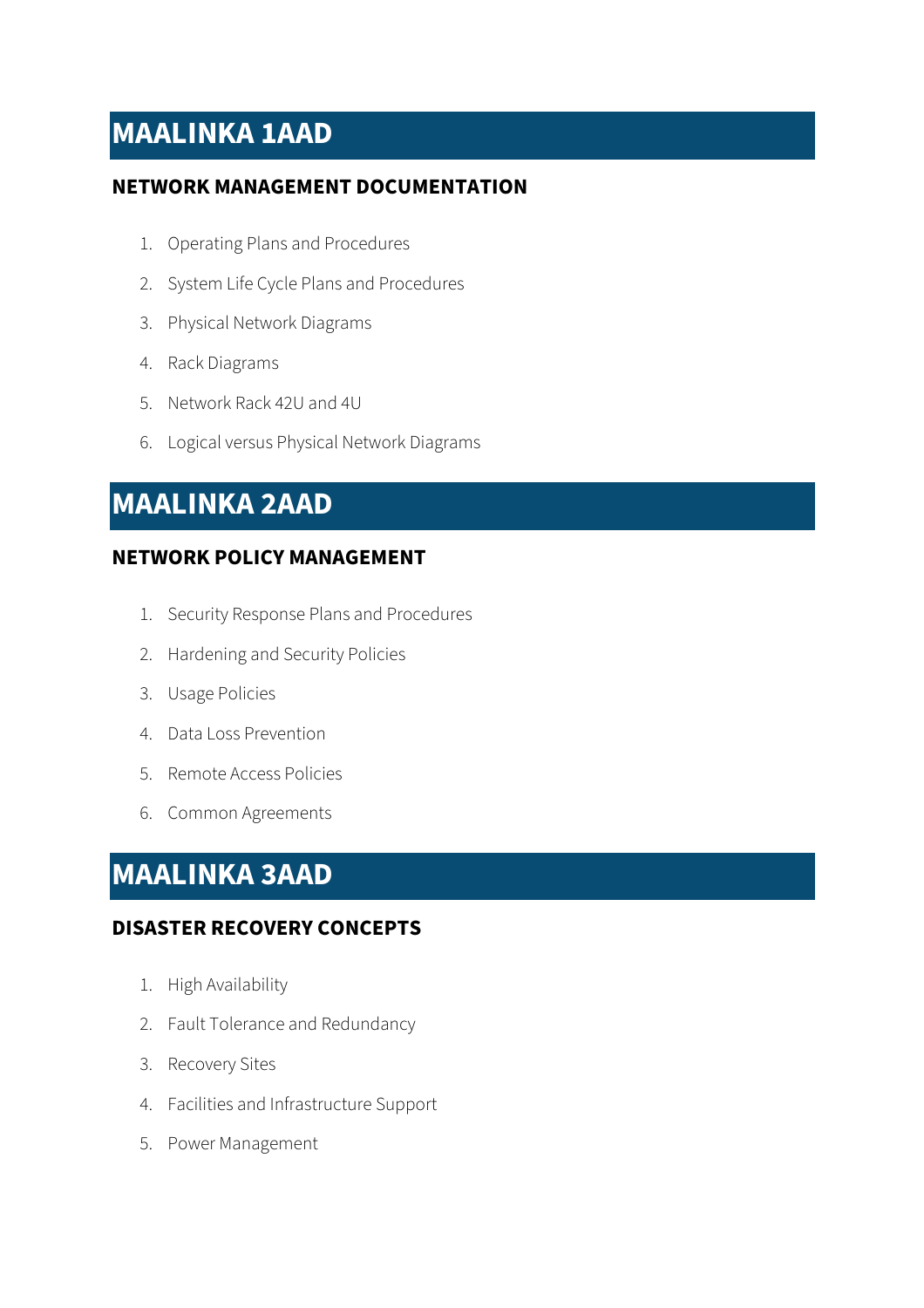6. Network Device Backup Management

## **MAALINKA 4AAD**

#### **HIGH AVAILABILITY CONCEPTS**

- 1. Multipathing
- 2. Link Aggregation and NIC Teaming
- 3. Load Balancers
- 4. Redundant Hardware/Clusters
- 5. First Hop Redundancy

## **MAALINKA 5AAD**

#### **CLOUD CONCEPTS**

- 1. Cloud Scalability and Elasticity
- 2. Cloud Deployment Models
- 3. Infrastructure as a Service (IaaS)
- 4. Platform as a Service (PaaS)
- 5. Software as a Service (SaaS)
- 6. Cloud Connectivity Options
- 7. Cloud Security Implications

## **MAALINKA 6AAD**

#### **VIRTUALIZATION AND SAN**

- 1. Hypervisor Types
- 2. Virtual NICs, Switches, and NFV
- 3. Storage Area Networks (SANs)